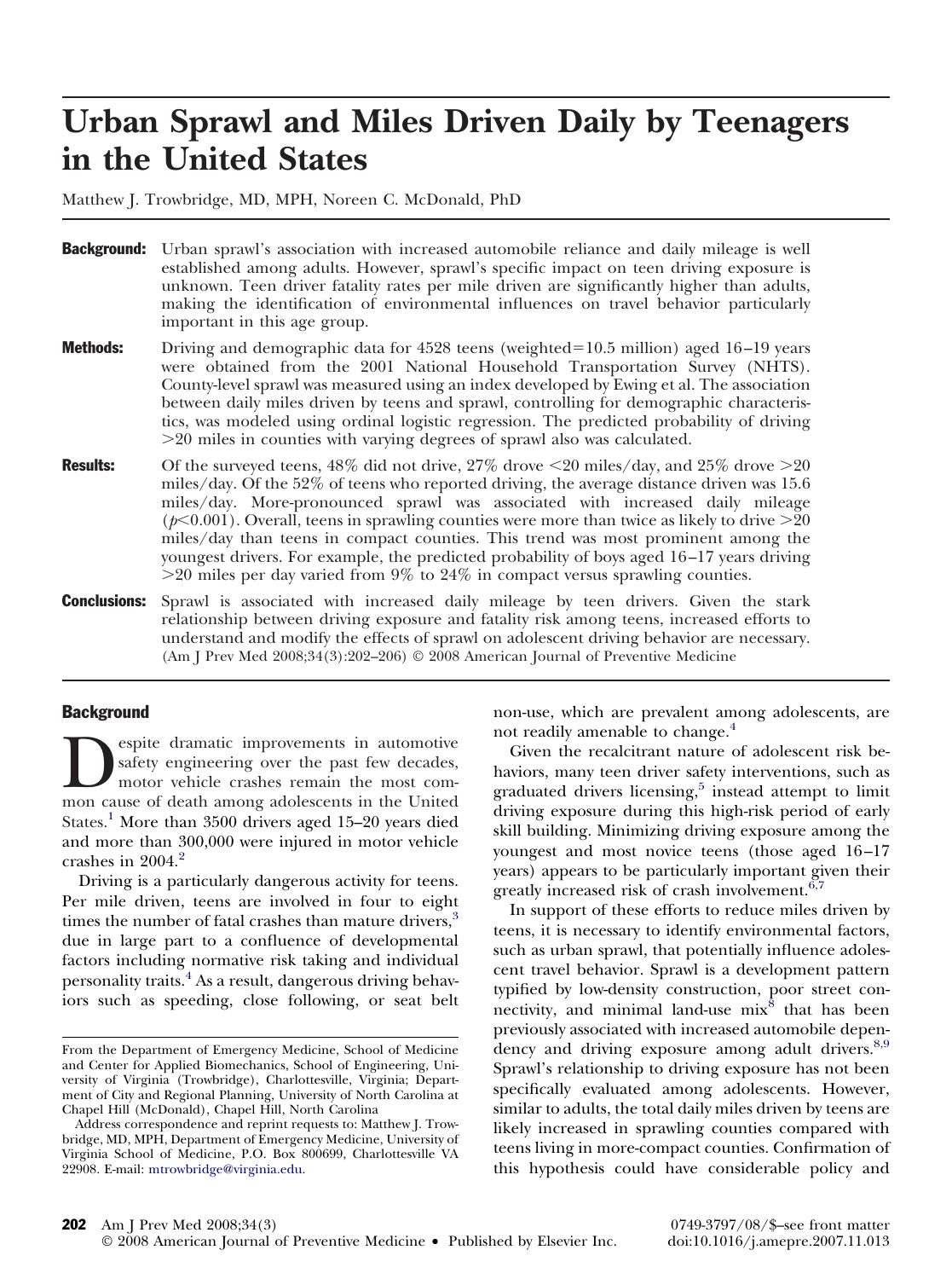research implications given the demonstrated importance of limiting driving exposure in this age group to reduce fatality risk from motor vehicle crashes.

# Methods

To determine the relationship between urban sprawl and teen driving exposure in the U.S., a cross-sectional analysis was conducted of national travel behavior data for adolescents linked to county-level measures of sprawl.

#### **National Household Transportation Survey**

National driving exposure and demographic data for teens aged 16–19 years were obtained from the 2001 National

Household Transportation Survey (NHTS).<sup>10</sup> The NHTS is a national random-digit-dial telephone survey conducted periodically by the Department of Transportation to provide a comprehensive measure of transportation patterns in the U.S. The most recent NHTS, performed in 2001, collected data on 66,000 households between March 2001 and May 2002 and had a weighted person-level composite/overall response rate of 34.1%. Data collection consists of three phases. An initial inter-

view documents all individuals and available vehicles in the household. The household is also assigned a 24-hour "travel day" and mailed a diary to record and describe all trips taken during this time period. Individual interviews are conducted with each person in the household to document specifics of his/her travel. The NHTS data sets include probability weights that incorporate several stages of nonresponse and noncoverage adjustment based on 2000 national census data to reduce sampling error and bias. Replicate weights are also included to allow calculation of standard errors that account for the survey's complex design. A full description of the NHTS sampling scheme and weighting procedure is available online at [http://nhts.ornl.gov.](mailto:http://nhts.ornl.gov)

### **County Sprawl Index**

County-level sprawl was measured using index scores previously developed by Ewing et al.<sup>11</sup> This validated index is a composite of factors incorporating measures of residential density, segregation of land use, strength of metropolitan centers, and accessibility of the street network.<sup>9,12</sup> Higher index values indicate counties with more-compact development (i.e., less sprawl). At the time of analysis, sprawl indices were available for 954 counties or county equivalents in the U.S. The sprawl index is available for most Census-defined metropolitan counties; some exceptions are the District of Columbia and independent cities in Virginia. The mean sprawl index score of these counties was  $94.2$  (SD=19). The median value was 92.7 (Delta County; Dallas–Fort Worth– Arlington TX). The values were highly skewed and ranged from 55 (Jackson County; Topeka KS) to 352 (Manhattan– New York County NY).

### **Analysis**

As a measure of teen driving exposure (dependent variable), the total mileage driven by each surveyed teen during their 24-hour travel period was calculated. Only trips in which the teen was the driver of a vehicle were included (i.e., mileage as a passenger excluded). Teens reporting no miles driven during their travel day were included in the final analysis. All trip mileages were self-reported; validation studies have shown that trips of less than 10 minutes tend to be underreported.<sup>13</sup>

Preliminary analysis indicated that the total daily mileage reported in the sample was highly skewed and contained a large proportion of teens reporting no miles driven. For this reason, total daily mileage was analyzed as a three-level categoric variable (no driving,  $\leq$  20 miles,  $>$  20 miles) using ordinal logistic regression. These two mileage cut-points roughly corresponded to the 50th and 75th percentiles of the outcome measure (total daily miles driven). A small percentage of teens  $\langle \langle 1\% \rangle$  reported very high daily mileage (>130 miles) that was generally attributable to vacations or work-related travel. Excluding these observations

did not affect the overall results. Therefore, these cases were retained in order to describe most accurately the travel patterns recorded by the NHTS sample.

The primary independent variable of interest was county-level sprawl as measured by the index score described previously. Previous studies have utilized this measure in analyses as a continuous variable.<sup>9,12,14</sup> This is preferred since it maximally preserves the information available from the data.

However, use of a continuous predictor assumes a linear association between it and the dependent variable. The linearity of the sprawl index with the three-category outcome was investigated by creating an ordinal categoric variable based on the deciles of the sprawl index. The gamma statistic and a Mantel–Haenszel test of linear association indicated a significant linear trend with the percentage of nondrivers tending to increase and the percentage of teens driving  $>20$ miles a day tending to decrease with increasing sprawl index categories (i.e., more-compact development). In addition, tests of higher-order (quadratic) relationships showed no evidence of such an effect. Therefore the county sprawl index was utilized in the analyses as a continuous variable.

Dummy variables for household income (\$5,000–\$24,999; \$25,000–\$49,999; \$50,000–\$74,999; -\$75,000; undetermined); gender; race; ethnicity; age (16–17 years, 18–19 years); and single-parent households also were included in the final model to control for potentially important individual and household characteristics

Person weights and replicate weights provided in the 2001 NHTS data sets were utilized in all analyses to account for the complex design of the travel survey and ensure accurate calculation of standard errors. Final multivariate regression was performed using the *svy: ologit* and *prvalue* commands in STATA, version 9.2. Predicted probabilities of sampled teens driving -20 miles in a day were calculated for age and gender subgroups at three levels of sprawl (compact, average, and sprawling). These sprawl values corresponded approximately to the mean sprawl index value for all measured counties  $(n=954)$  in the U.S.  $\pm$  two standard deviations.

# **Results**

# **Demographics**

The NHTS sample included 6859 eligible teens representing a weighted population of approximately 14.3 million youth. Sprawl values were available for 4572 (67%) teens

**See related Commentary by Matthews in this issue.**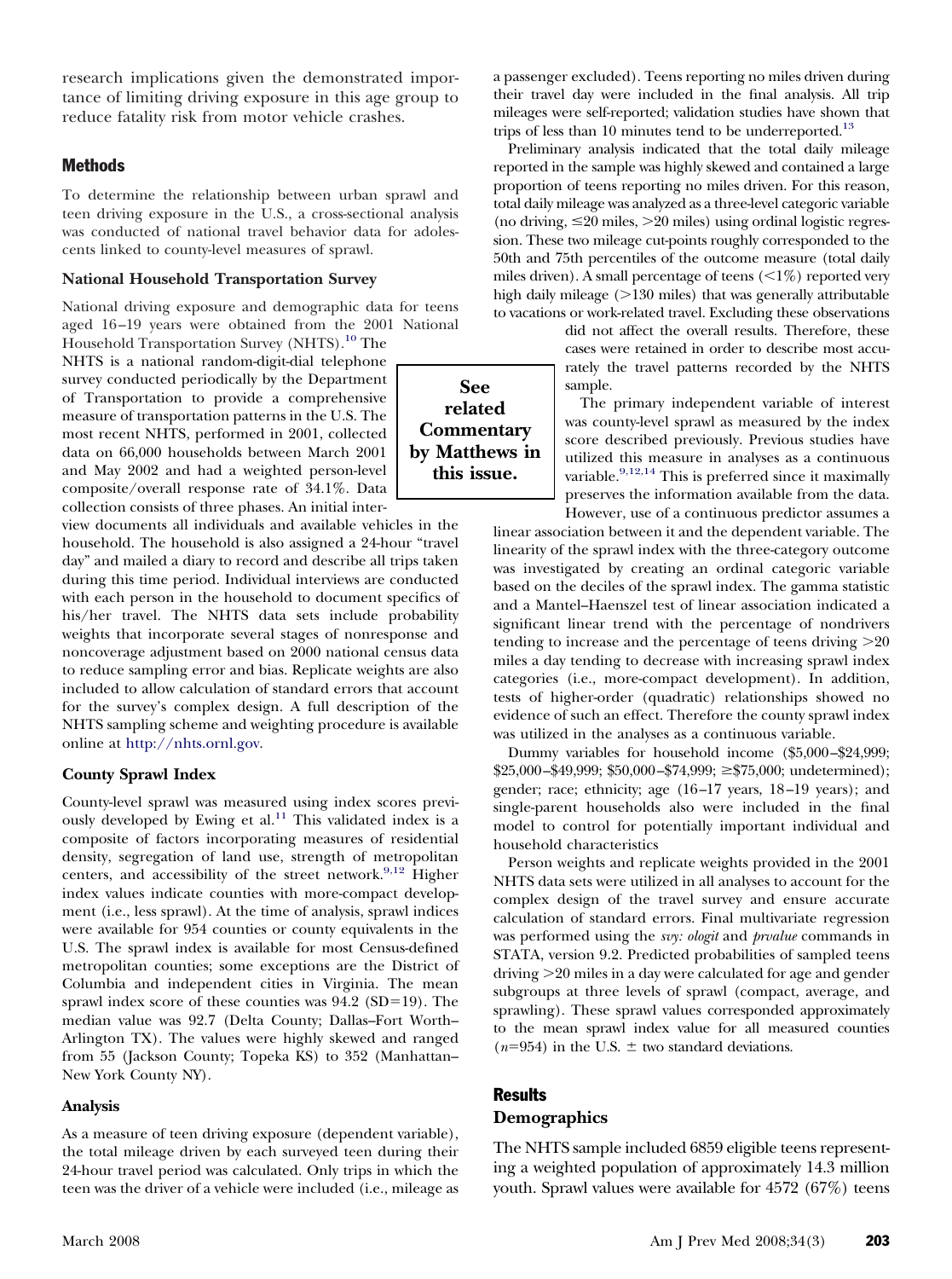**Table 1.** Variable definitions and sample statistics for youth aged 16–19 years from the 2001 National Household Transportation Survey (NHTS)

| <b>Variables</b>                              | Unweighted<br>(%) | Weighted<br>(%) |
|-----------------------------------------------|-------------------|-----------------|
| Age (years)                                   |                   |                 |
| $16 - 17$                                     | 60.3              | 51.0            |
| $18 - 19$                                     | 39.7              | 49.0            |
| Gender                                        |                   |                 |
| Female                                        | 47.9              | 48.8            |
| Male                                          | 52.1              | 51.2            |
| Race/ethnicity                                |                   |                 |
| White (non-Hispanic)                          | 82.5              | 65.3            |
| African-American                              | 5.6               | 14.8            |
| (non-Hispanic)                                |                   |                 |
| Hispanic                                      | 7.3               | 15.1            |
| Asian/Pacific Islander                        | 2.3               | 2.8             |
| Multi-ethnicity                               | 2.3               | 2.0             |
| Household income (\$)                         |                   |                 |
| 5000-24,999                                   | 13.1              | 18.7            |
| 25,000-49,999                                 | 25.4              | 26.1            |
| 50,000-74,999                                 | 22.4              | 19.0            |
| $\geq 75.000$                                 | 32.7              | 28.9            |
| Undetermined                                  | 6.4               | 7.3             |
| Single-parent household                       | 13.9              | 14.8            |
| <b>Household vehicles</b>                     |                   |                 |
| No vehicles                                   | 3.6               | 5.5             |
| At least one vehicle                          | 96.4              | 94.5            |
| County sprawl <sup>a</sup>                    |                   |                 |
| Sprawl Index for                              | $107.2$ (mean)    | 114.3 (mean)    |
| county of residence                           |                   |                 |
| Teen driving exposure (daily miles as driver) |                   |                 |
| No driving                                    | 47.8              | 54.1            |
| $<$ 20 miles                                  | 27.2              | 22.0            |
| $\geq$ 20 miles                               | 25.0              | 23.9            |

<sup>a</sup>Higher values of the county sprawl index correspond to morecompact development, lower values to more sprawling development.

in the sample. In 89% of the cases where sprawl values were unavailable, it was because the teens lived in a rural area where the sprawl index did not apply. Forty-four individuals were excluded due to missing driving data. Therefore, the final sample included 4528 teens aged 16–19 years representing a weighted subpopulation of approximately 10.5 million adolescents. Fifty-two percent of the unweighted sample were girls, and 60% was either 16 or 17 years old (Table 1). Ninety-six percent of teens reported at least one household vehicle.

# **Sample Sprawl Indices**

The mean sprawl index value of the unweighted sample was  $107.2$  (SD=33.6) and ranged from 62.5 (Bedford County; Lynchburg VA) to 352.1 (New York County NY). The median county index value was 101.0 (Cobb County; Atlanta–Sandy Springs–Marietta GA).

# **Daily Mileage Driven**

Forty-eight percent of surveyed teens did not drive,  $27\%$  drove  $\leq$  20 miles, and  $25\%$  drove  $\geq$  20 miles. Of the 52% of teens who reported driving, the average distance driven was 15.6 miles per day (median=2 miles). Total daily mileage ranged from 0 to 583 miles with 95% of teens driving 66 miles or less.

# **Urban Sprawl and Daily Miles Driven**

The association between sprawl and total daily mileage by teen drivers was measured while controlling for important individual, household, and place characteristics using ordinal logistic regression (Table 2). Morepronounced sprawl (i.e., lower index values) was significantly associated with higher total daily miles driven by teens  $(p<0.001)$  while holding other predictors in the model fixed.

To further quantify this relationship, the predicted probability of teens driving >20 miles was calculated for three sprawl index values while controlling for other important predictors [\(Table 3\)](#page-3-0). These index values were chosen to approximate counties with average, compact, and sprawling development. Overall, teens in sprawling counties were more than twice as likely to drive -20 miles a day than teens living in compact counties. This trend was especially pronounced in younger drivers (16–17 years). For example, after controlling for important covariates, the predicted probability of boys aged 16–17 years driving -20 miles per day varied from 9% in compact counties to 24% in sprawling counties. Similarly, the predicted probability of girls aged 16–17 years driving >20 miles

**Table 2.** Ordinal logistic regression of association between daily miles driven by teens aged 16 to 19 years and county sprawl index, controlling for demographic and socioeconomic characteristics

|                                  | Daily mileage driven, no<br>driving, <20 miles,<br>$\geq$ 20 miles |         |  |  |
|----------------------------------|--------------------------------------------------------------------|---------|--|--|
|                                  | Odds ratio<br>$(95\% \text{ CI})$                                  | p       |  |  |
| County sprawl index <sup>a</sup> | $0.985(0.981-0.989)$                                               | < 0.001 |  |  |
| Age (years)                      |                                                                    |         |  |  |
| $16 - 17$                        | $0.355(0.293 - 0.431)$                                             | < 0.001 |  |  |
| $18 - 19$                        | Ref                                                                |         |  |  |
| Female                           | $0.708$ $(0.578 - 0.867)$                                          | 0.001   |  |  |
| Race/ethnicity                   |                                                                    |         |  |  |
| African-American                 | $0.292(0.181 - 0.473)$                                             | < 0.001 |  |  |
| <b>Hispanic</b>                  | $0.489(0.341 - 0.701)$                                             | < 0.001 |  |  |
| Asian and Pacific Islander       | $0.775(0.367-1.634)$                                               | 0.499   |  |  |
| Multi-ethnic                     | $0.670(0.309 - 1.454)$                                             | 0.308   |  |  |
| White                            | Ref                                                                |         |  |  |
| Single-parent household          | $1.12(0.826 - 1.510)$                                              | 0.471   |  |  |
| Household income (\$)            |                                                                    |         |  |  |
| 5000-24,999                      | Ref                                                                |         |  |  |
| 25,000-49,999                    | $1.637(1.138 - 2.356)$                                             | 0.008   |  |  |
| 50,000-74,999                    | 2.146 (1.546–2.979)                                                | < 0.001 |  |  |
| $\geq 75,000$                    | 2.585 (1.794–3.723)                                                | < 0.001 |  |  |
| Undetermined                     | $1.35(0.818 - 2.232)$                                              | 0.237   |  |  |

<sup>a</sup>Higher values of the county sprawl index correspond to morecompact development, lower values to more sprawling development. CI, confidence intervals; Ref, reference category.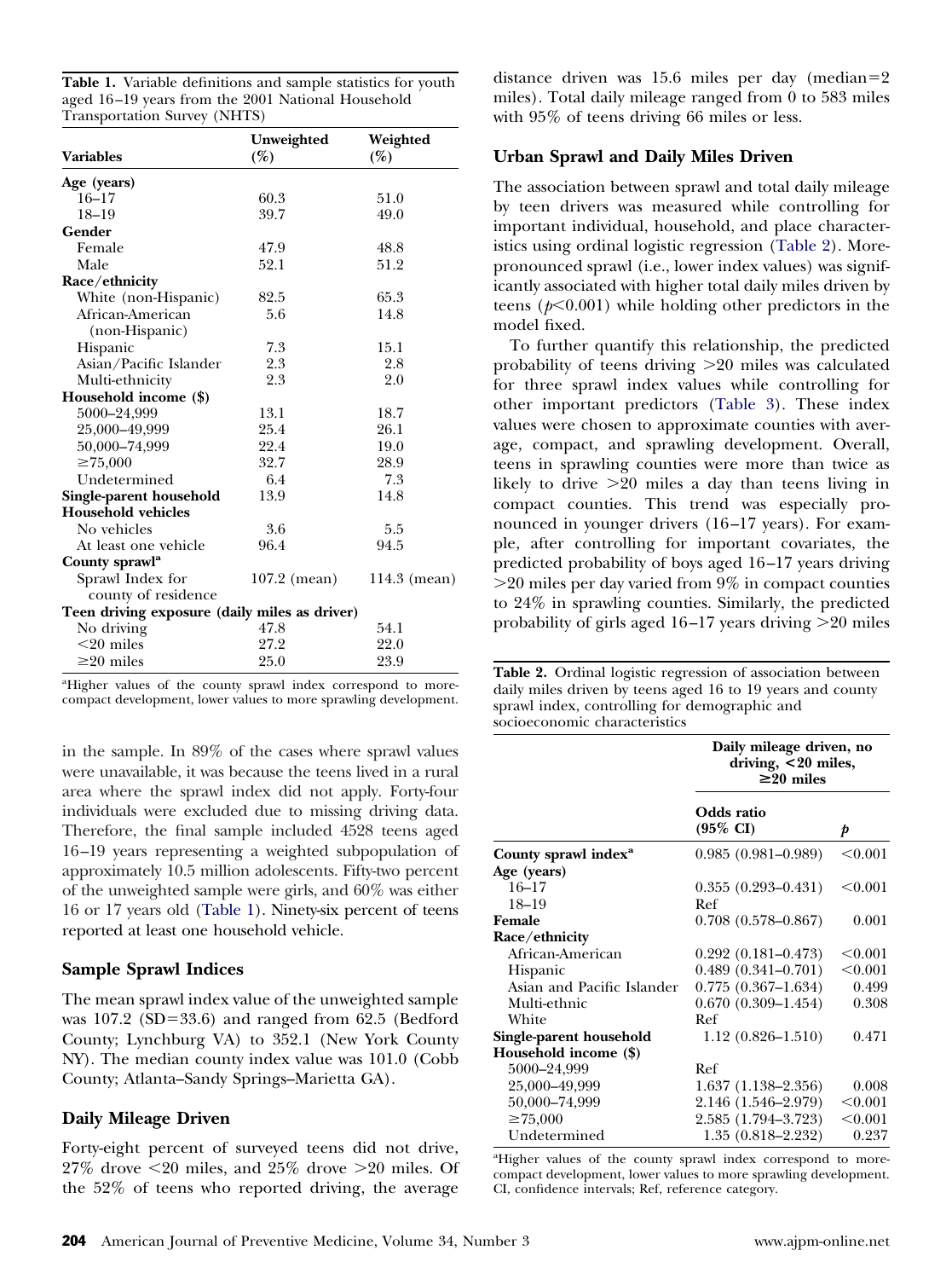<span id="page-3-0"></span>

|  | Table 3. Predicted probability of adolescents driving $>20$ miles per day by county-level sprawl, age, and gender <sup>a</sup> |  |  |  |  |  |  |
|--|--------------------------------------------------------------------------------------------------------------------------------|--|--|--|--|--|--|
|  |                                                                                                                                |  |  |  |  |  |  |

|             |        | County-level sprawl (95% CI) |                     |                      |  |  |  |
|-------------|--------|------------------------------|---------------------|----------------------|--|--|--|
| Age (years) | Gender | Compact $(I=132)^{b}$        | Average $(I=94)^b$  | Sprawling $(I=56)^b$ |  |  |  |
| All teens   | Both   | $21.7(14.7-28.6)$            | $33.0(25.5-40.6)$   | 46.8(38.4–55.2)      |  |  |  |
| $16 - 17$   | Male   | $9.0(5.8-12.1)$              | $14.9(10.8-19.1)$   | 23.8 (17.8–29.9)     |  |  |  |
|             | Female | $6.5(4.2-8.9)$               | $11.0(7.7-14.4)$    | $18.1(12.7-23.6)$    |  |  |  |
| 18–19       | Male   | $22.9(12.3-33.4)$            | $38.5(24.4 - 52.6)$ | $56.9(42.3-71.6)$    |  |  |  |
|             | Female | $16.4(11.0-21.8)$            | $25.9(19.3-32.5)$   | $38.4(29.8-47.0)$    |  |  |  |

<sup>a</sup>All probabilities calculated using reference household income level (\$25,000-\$50,000).

 $b$ Sprawl categories represent the mean index value (94.2)  $\pm$  two standard deviations (SD=19). Higher values of the county sprawl index correspond to more-compact development, lower values to more sprawling development.

 $I = \text{countv-level}$  sprawl index value.

per day varied from 7% in compact counties to 18% in sprawling counties.

#### **Discussion**

The results of this study support the hypothesis that sprawl is significantly associated with increased daily driving mileage by teen drivers. Adolescents living in counties with sprawling development are more than twice as likely to drive -20 miles each day than those in more-compact counties. These findings are important given the enormity of teen driver safety as a public health issue and the particularly stark relationship between driving exposure and risk of severe injury or death among novice teen drivers.<sup>[2,3](#page-4-0)</sup> These results also suggest that the proliferation of sprawling development in the U.S. may undermine the shared goal of decreasing driving exposure among adolescents during their high-risk period of early skill acquisition.

Why might this be the case? Studies of adults have shown that people drive more in areas typified by lowdensity housing organized in "loops and lollipops" along central feeder roads with poor street connectivity.<sup>8,11</sup> Vehicle miles traveled are higher in areas with morepronounced sprawl because trip distances are longer and alternative modes, such as walk, bike, or transit, may be impractical.[15,16](#page-4-0) These same forces likely cause teens in sprawling areas to substitute driving for walking or taking public transit. In addition, living in areas with good public transit service and proximate destinations actually may decrease demand for becoming licensed drivers. The relationship between teen licensure and the built environment remains unexamined and is a promising area for further research.

Finally, the location of schools may affect how much teens drive. Several authors have noted that the school siting guidelines existing prior to 2004 encouraged districts to build schools on large parcels.<sup>[17–19](#page-4-0)</sup> In many communities such parcels are available only on the edge of town, often removed from the residential developments they serve. This geographic arrangement increases distance to school and it is well-established that distance is the most critical factor in whether youth walk to school.<sup>[20](#page-4-0)</sup> Recent efforts to encourage the coordination of school and land-use planning may lead to more walkable schools. However, the size of high schools—often more then 1000 students—reduces opportunities to locate the schools close to most students, except in very dense areas.

## **Limitations**

There are several limitations to this study. The use of cross-sectional data only allows for the determination of sprawl's association with increased daily driving exposure, rather than causation due to issues such as potential self-selection bias. Alternatively, the use of youth-related data may minimize this issue given the fact that children do not make household location decisions. $21$  In addition, the county-level sprawl measure used in this analysis is fairly coarse and therefore cannot distinguish the significant variation in development patterns that exist within most counties. The effect of using such an aggregate spatial scale will likely be to bias the coefficients lower, that is, to underestimate the effect of sprawl on driving. Future analyses would benefit from measures of sprawl at the neighborhood level.

Measuring distance alone also does not adequately describe differences in driving contexts (e.g., traffic density, typical road designs, average speed) between compact and sprawling communities. The densest areas may have highly congested roads that reduce average vehicle speeds; residents of newer communities located at the urban edge often face less-congested conditions and therefore drive at higher average speeds. Increased speed is associated with higher crash incidence and injury or fatality risk.<sup>[8](#page-4-0)</sup>

Finally, it was not possible to control for variation in licensing restrictions that existed among states at the time of the 2001 NHTS. Data specifying the implementation date and enforcement guidelines of licensing restrictions by state are not available. However, despite lack of adjustment for these regulatory factors, it is unlikely that the overall findings would be altered